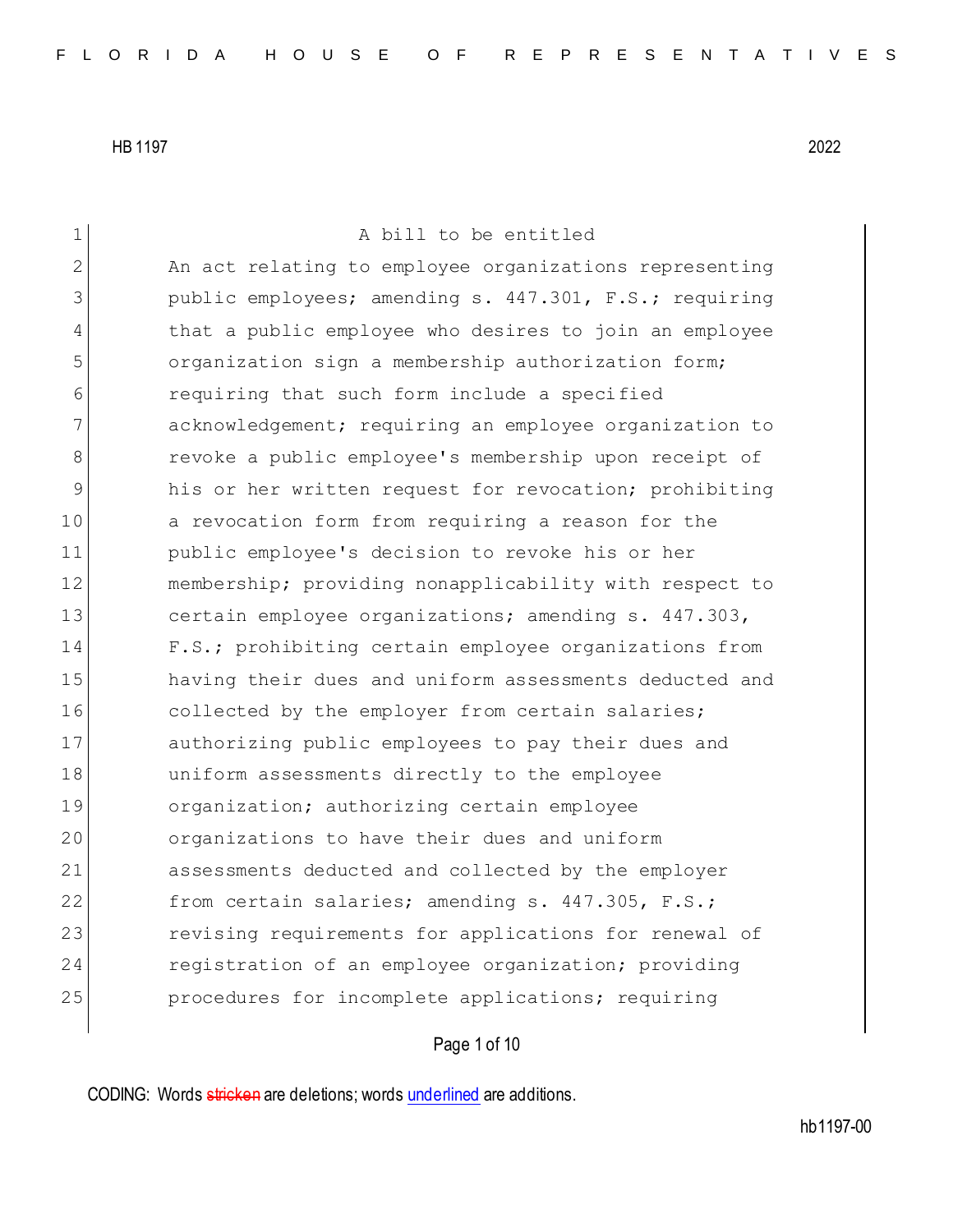26 certain employee organizations to petition the Public 27 Employees Relations Commission for recertification as 28 bargaining agents; authorizing a public employer or 29 bargaining unit employee to challenge an employee 30 organization's application for renewal of 31 registration; requiring the commission or its 32 designated agent to review the application; requiring 33 the commission to revoke the registration and 34 certification of the employee organization in certain 35 circumstances; providing nonapplicability with respect 36 to certain employee organizations; amending s. 37 1012.2315, F.S.; removing duplicate provisions; 38 reenacting ss. 110.114(3) and 447.507(6)(a), F.S., 39 relating to employee wage deductions and violation of 40 strike prohibition and penalties, respectively, to 41 incorporate the amendment made to s. 447.303, F.S., in 42 references thereto; providing an effective date. 43 44 Be It Enacted by the Legislature of the State of Florida: 45 46 Section 1. Subsection (1) of section 447.301, Florida 47 Statutes, is amended to read: 48 447.301 Public employees' rights; organization and 49 representation.— 50 (1)(a) Public employees shall have the right to form,

Page 2 of 10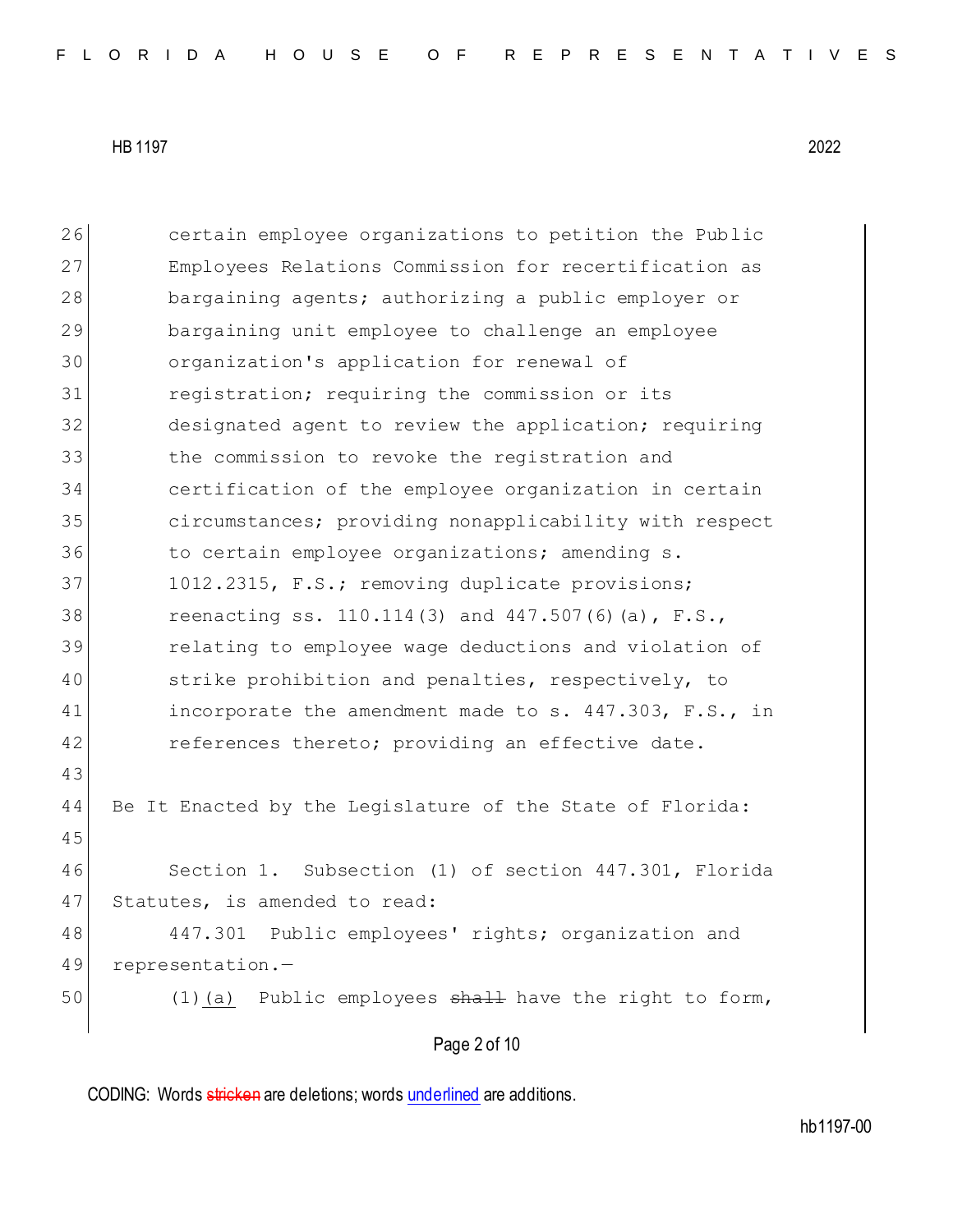| 51 | join, and participate in, or to refrain from forming, joining,   |
|----|------------------------------------------------------------------|
| 52 | or participating in, any employee organization of their own      |
| 53 | choosing.                                                        |
| 54 | (b)1. A public employee who desires to join an employee          |
| 55 | organization must sign a membership authorization form with the  |
| 56 | bargaining agent. The membership authorization form must contain |
| 57 | the following acknowledgment in bold letters and in at least a   |
| 58 | 14-point type:                                                   |
| 59 |                                                                  |
| 60 | I acknowledge and understand that Florida is a right-            |
| 61 | to-work state and that union membership is not                   |
| 62 | required as a condition of employment. I understand              |
| 63 | that union membership and payment of union dues and              |
| 64 | assessments is voluntary and that I may not be                   |
| 65 | discriminated against in any manner if I refuse to               |
| 66 | join or financially support a union.                             |
| 67 |                                                                  |
| 68 | 2. An employee organization must revoke a public                 |
| 69 | employee's membership upon receipt of his or her written request |
| 70 | for revocation. If a public employee must complete a form to     |
| 71 | request revocation of membership from the employee organization, |
| 72 | the form may not require a reason for the public employee's      |
| 73 | decision to revoke his or her membership.                        |
| 74 | This paragraph does not apply to members of an employee<br>3.    |
| 75 | organization that has been certified as a bargaining agent to    |
|    |                                                                  |

Page 3 of 10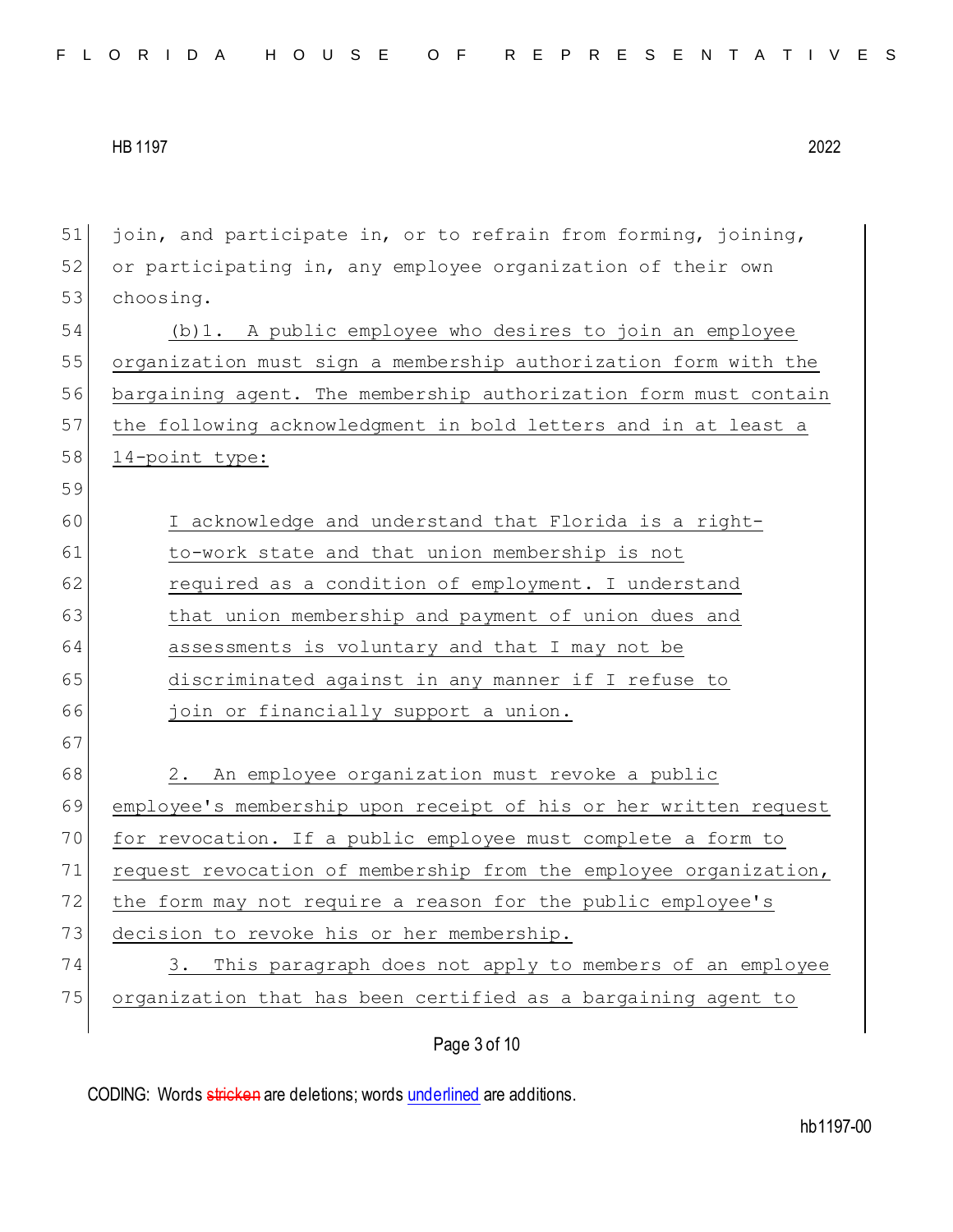76 represent law enforcement officers, correctional officers, or 77 correctional probation officers as those terms are defined in s. 78 943.10(1), (2), or (3), respectively, or firefighters as defined 79 in s. 633.102. 80 Section 2. Section 447.303, Florida Statutes, is amended 81 to read: 82 447.303 Dues; deduction and collection.-83 (1) Except as authorized in subsection (2), an employee 84 organization that has been certified as a bargaining agent may 85 not have its dues and uniform assessments deducted and collected 86 by the employer from the salaries of those employees in the 87 unit. Public employees may pay their dues and uniform 88 assessments directly to the employee organization that has been 89 certified as their bargaining agent. 90 (2)(a) An Any employee organization that which has been 91 certified as a bargaining agent to represent law enforcement 92 officers, correctional officers, or correctional probation 93 officers as those terms are defined in s.  $943.10(1)$ , (2), or 94 (3), respectively, or firefighters as defined in s. 633.102 has 95 shall have the right to have its dues and uniform assessments 96 deducted and collected by the employer from the salaries of 97 those employees who authorize the deduction and collection of 98 said dues and uniform assessments. However, such authorization 99 is revocable at the employee's request upon 30 days' written 100 notice to the employer and employee organization. Said

Page 4 of 10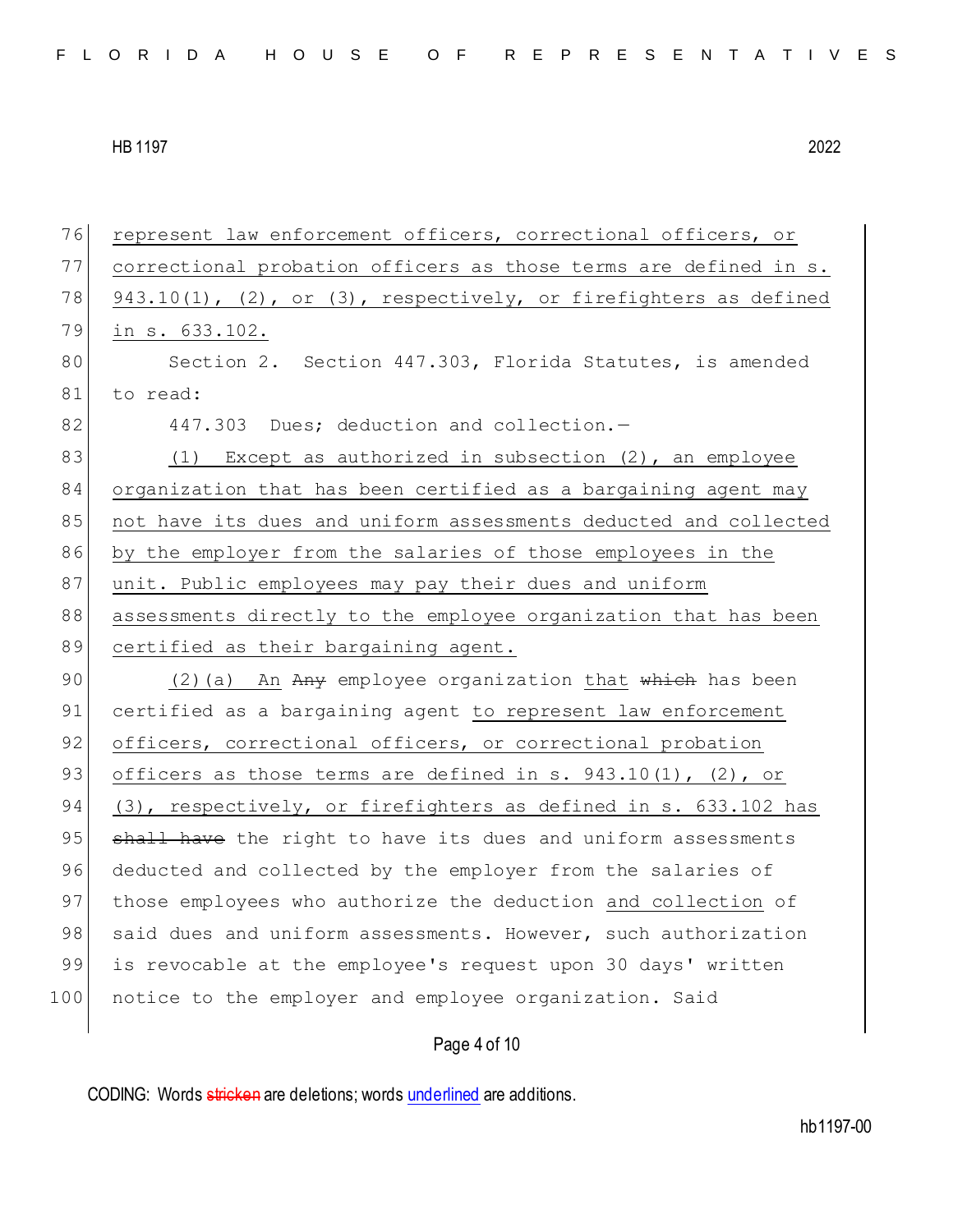101 deductions shall commence upon the bargaining agent's written 102 request to the employer. 103 (b) Reasonable costs to the employer of said deductions is 104 shall be a proper subject of collective bargaining. 105 (c) Such right to deduction, unless revoked under pursuant 106  $\pm$ o s. 447.507, is shall be in force for so long as the employee 107 organization remains the certified bargaining agent for the 108 employees in the unit. 109 (3) The public employer is expressly prohibited from any 110 involvement in the collection of fines, penalties, or special 111 assessments. 112 Section 3. Subsections (3) and (4) of section 447.305, 113 Florida Statutes, are renumbered as subsections (8) and (9), 114 respectively, and new subsections (3) through (7) are added to 115 that section to read: 116 447.305 Registration of employee organization.-117 (3) In addition to subsection (2), an employee 118 organization that has been certified as the bargaining agent for 119 public employees must include for each such certified bargaining 120 unit the following information and documentation in its 121 application for renewal of registration: 122 (a) The number of employees in the bargaining unit who are 123 eligible for representation by the employee organization as of 124 December 31 of that renewal period. 125 (b) The number of employees who are represented by the

Page 5 of 10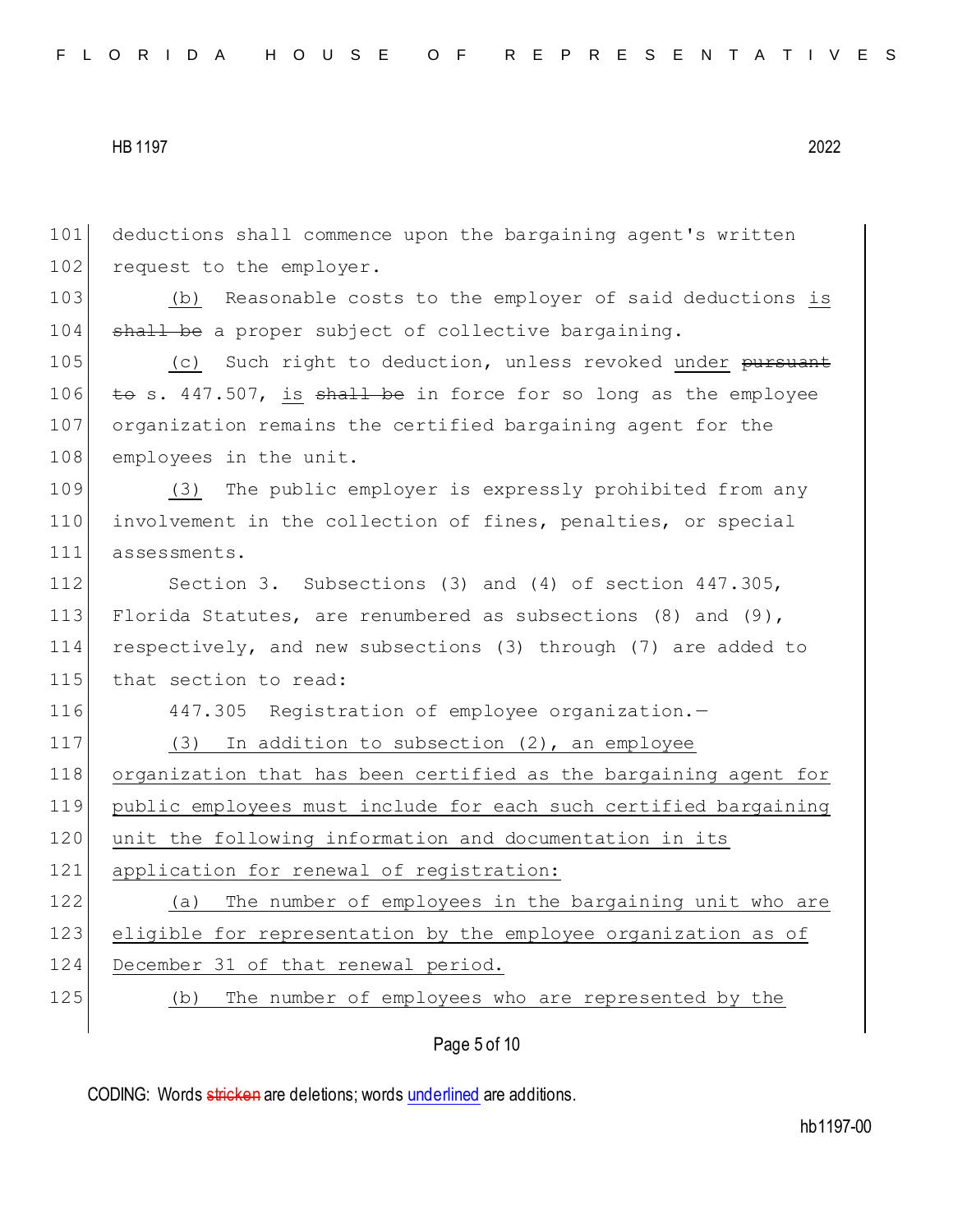employee organization as of December 31 of that renewal period, specifying the number of members who pay dues and the number of 128 members who do not pay dues. (c) Documentation provided by the public employer verifying the information provided in paragraphs (a) and (b). (d) Documentation provided by the public employer verifying that it was provided a copy of the employee organization's application for renewal of registration. (4) An application for renewal of registration is incomplete and is not eligible for consideration by the commission if it does not include all of the information and documentation required in subsection (3). The commission shall 138 notify the employee organization if the application is incomplete. An incomplete application must be dismissed if the required information and documentation are not provided within 141 10 days after the employee organization receives such notice. 142 (5) Notwithstanding the provisions of this chapter 143 relating to collective bargaining, an employee organization whose dues-paying membership is less than 50 percent of the employees eligible for representation in the bargaining unit must petition the commission pursuant to s. 447.307(2) and (3) for recertification as the bargaining agent within 1 month after 148 the date on which the employee organization applies for renewal of registration pursuant to subsection (2). The certification of an employee organization that does not comply with this section

Page 6 of 10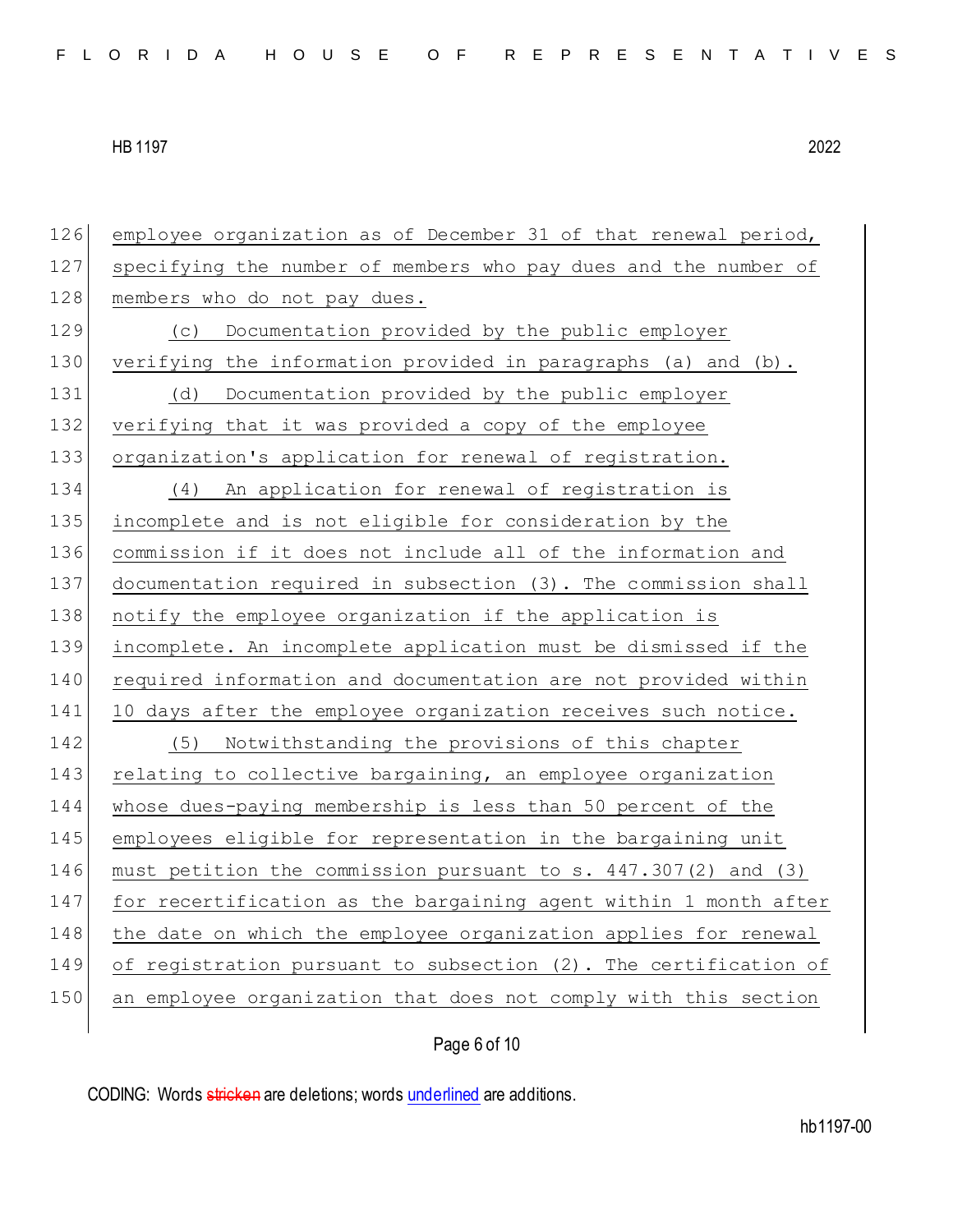| 151 | is revoked.                                                         |
|-----|---------------------------------------------------------------------|
| 152 | (6) A public employer or bargaining unit employee may               |
| 153 | challenge an employee organization's application for renewal of     |
| 154 | registration if the public employer or bargaining unit employee     |
| 155 | believes that the application is inaccurate. The commission or      |
| 156 | its designated agent shall review the application to determine      |
| 157 | its accuracy and compliance with this section. If the commission    |
| 158 | finds that the application is inaccurate or does not comply with    |
| 159 | this section, the commission shall revoke the registration and      |
| 160 | certification of the employee organization.                         |
| 161 | $(7)$ Subsections $(3) - (6)$ do not apply to an employee           |
| 162 | organization that has been certified as the bargaining agent to     |
| 163 | represent law enforcement officers, correctional officers, or       |
| 164 | correctional probation officers as those terms are defined in s.    |
| 165 | $943.10(1)$ , (2), or (3), respectively, or firefighters as defined |
| 166 | in s. 633.102.                                                      |
| 167 | Section 4. Paragraph (c) of subsection (4) of section               |
| 168 | 1012.2315, Florida Statutes, is amended to read:                    |
| 169 | 1012.2315 Assignment of teachers.-                                  |
| 170 | (4) COLLECTIVE BARGAINING. -                                        |
| 171 | (c)1. In addition to the provisions under s. 447.305(2),            |
| 172 | an employee organization that has been certified as the             |
| 173 | bargaining agent for a unit of instructional personnel as           |
| 174 | defined in s. 1012.01(2) must include for each such certified       |
| 175 | bargaining unit the following information in its application for    |
|     |                                                                     |

Page 7 of 10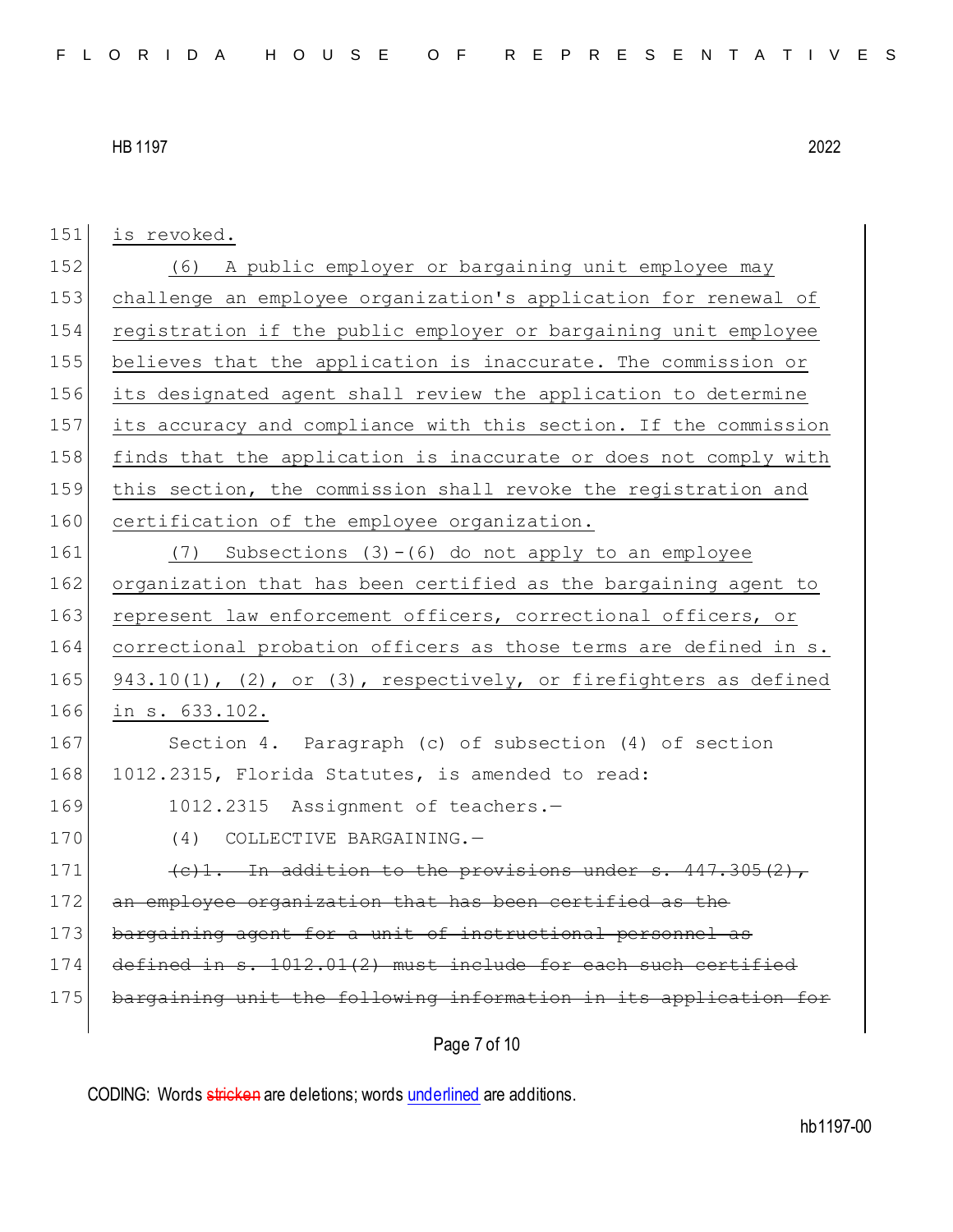| 176 | renewal of registration:                                                |
|-----|-------------------------------------------------------------------------|
| 177 | The number of employees in the bargaining unit who are<br><del>a.</del> |
| 178 | eligible for representation by the employee organization.               |
| 179 | b. The number of employees who are represented by the                   |
| 180 | employee organization, specifying the number of members who pay         |
| 181 | dues and the number of members who do not pay dues.                     |
| 182 | 2. Notwithstanding the provisions of chapter 447 relating               |
| 183 | to collective bargaining, an employee organization whose dues           |
| 184 | paying membership is less than 50 percent of the employees              |
| 185 | eligible for representation in the unit, as identified in               |
| 186 | subparagraph 1., must petition the Public Employees Relations           |
| 187 | Commission pursuant to s. 447.307(2) and (3) for recertification        |
| 188 | as the exclusive representative of all employees in the unit            |
| 189 | within 1 month after the date on which the organization applies         |
| 190 | for renewal of registration pursuant to s. 447.305(2). The              |
| 191 | certification of an employee organization that does not comply          |
| 192 | with this paragraph is revoked.                                         |
| 193 | Section 5. For the purpose of incorporating the amendment               |
| 194 | made by this act to section 447.303, Florida Statutes, in a             |
| 195 | reference thereto, subsection (3) of section 110.114, Florida           |
| 196 | Statutes, is reenacted to read:                                         |
| 197 | Employee wage deductions.-<br>110.114                                   |
| 198 | Notwithstanding the provisions of subsections (1) and<br>(3)            |
| 199 | (2), the deduction of an employee's membership dues deductions          |
| 200 | as defined in s. 447.203(15) for an employee organization as            |
|     | Page 8 of 10                                                            |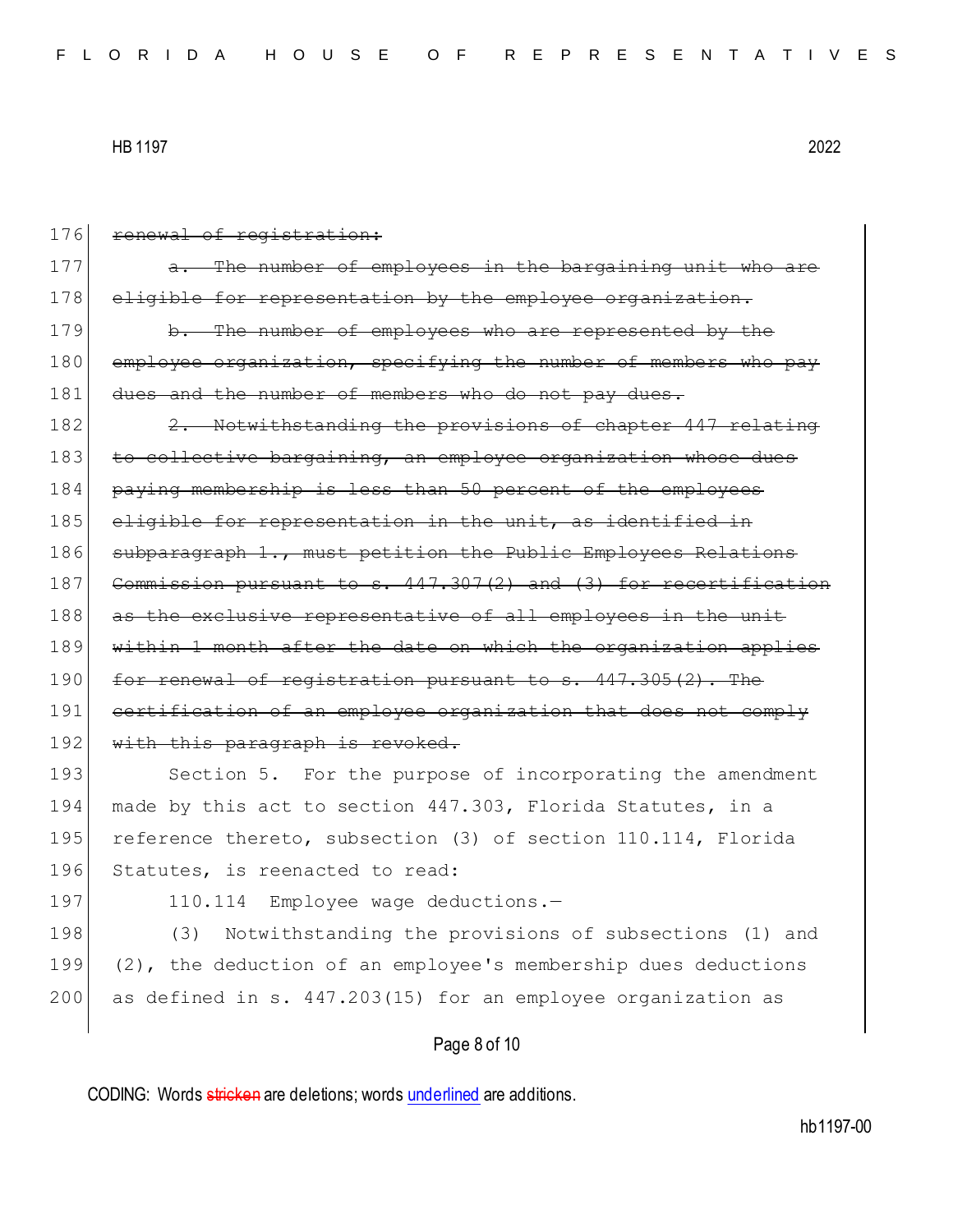201 defined in s. 447.203(11) shall be authorized or permitted only 202 for an organization that has been certified as the exclusive 203 bargaining agent pursuant to chapter 447 for a unit of state 204 employees in which the employee is included. Such deductions 205 shall be subject to the provisions of s.  $447.303$ .

206 Section 6. For the purpose of incorporating the amendment 207 made by this act to section  $447.303$ , Florida Statutes, in a  $208$  reference thereto, paragraph (a) of subsection (6) of section 209 447.507, Florida Statutes, is reenacted to read:

210 447.507 Violation of strike prohibition; penalties.—

211 (6)(a) If the commission determines that an employee 212 organization has violated s. 447.505, it may:

213 1. Issue cease and desist orders as necessary to ensure 214 compliance with its order.

215 2. Suspend or revoke the certification of the employee 216 organization as the bargaining agent of such employee unit.

217 3. Revoke the right of dues deduction and collection 218 previously granted to said employee organization pursuant to s. 219 447.303.

220 4. Fine the organization up to \$20,000 for each calendar day of such violation or determine the approximate cost to the public due to each calendar day of the strike and fine the 223 organization an amount equal to such cost, notwithstanding the fact that the fine may exceed \$20,000 for each such calendar day. The fines so collected shall immediately accrue to the

## Page 9 of 10